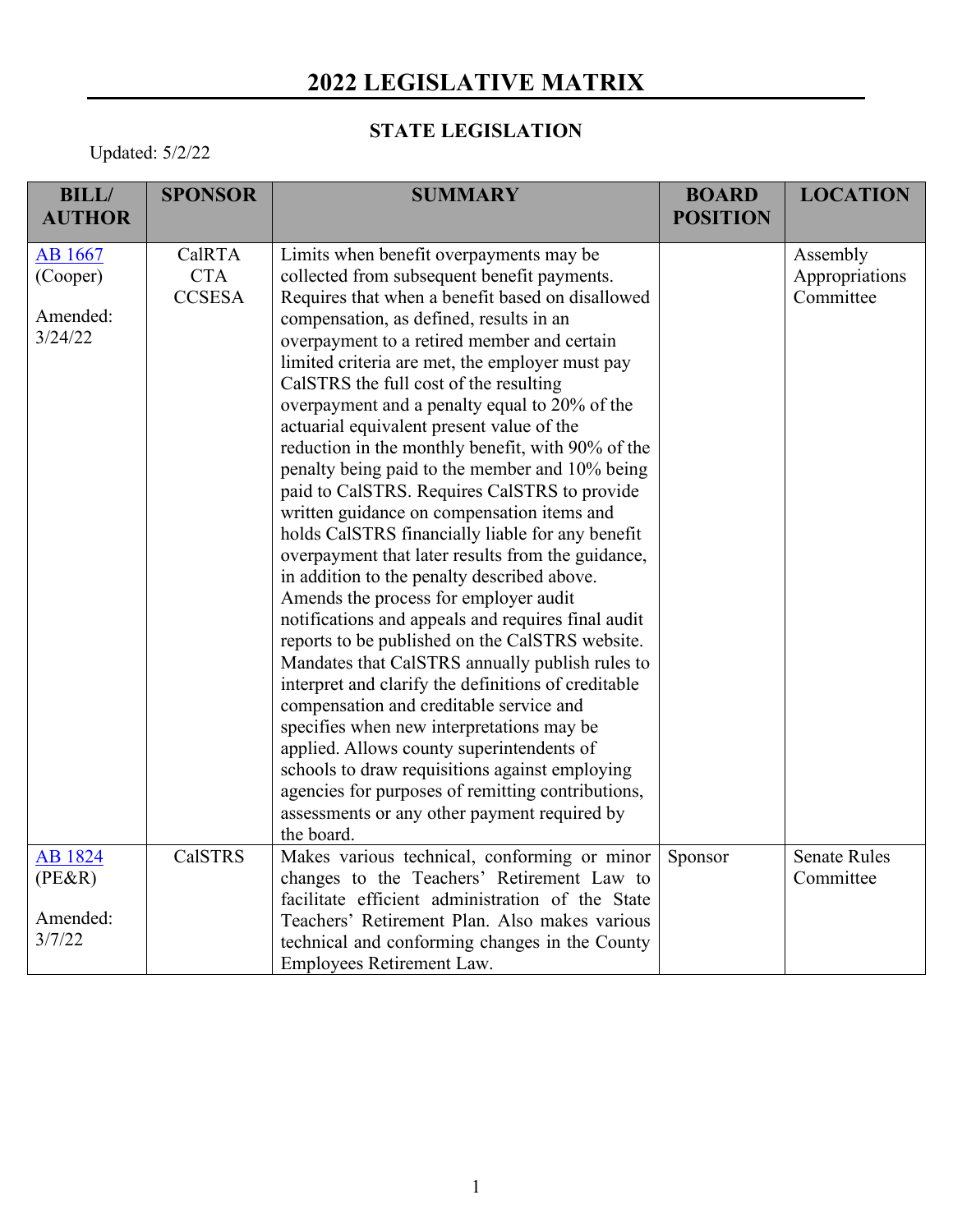| <b>BILL/</b><br><b>AUTHOR</b>                           | <b>SPONSOR</b>                                                     | <b>SUMMARY</b>                                                                                                                                                                                                                                                                                                                                                                                                                                                                                                                                                                                                                                                                                                        | <b>BOARD</b><br><b>POSITION</b> | <b>LOCATION</b>                                     |
|---------------------------------------------------------|--------------------------------------------------------------------|-----------------------------------------------------------------------------------------------------------------------------------------------------------------------------------------------------------------------------------------------------------------------------------------------------------------------------------------------------------------------------------------------------------------------------------------------------------------------------------------------------------------------------------------------------------------------------------------------------------------------------------------------------------------------------------------------------------------------|---------------------------------|-----------------------------------------------------|
| AB 1877<br>$(V.$ Fong)<br>Introduced:<br>2/8/22         | Author                                                             | Creates an exemption to CalSTRS' annual<br>postretirement earnings limit for compensation<br>paid to a retired member who was a classroom<br>teacher and has returned to work to fulfill a critical<br>need in a special education position due to a<br>teacher shortage in special education. Requires an<br>employer exercising this exemption to submit<br>specified documentation, certified under penalty<br>of perjury, to substantiate a retired member's<br>eligibility.                                                                                                                                                                                                                                      |                                 | Assembly<br>PE&R<br>Committee                       |
| <b>SB 457</b><br>(Portantino)<br>Introduced:<br>2/16/21 | Author                                                             | Requires CalSTRS to provide a school district an<br>option to elect an investment portfolio that does<br>not contain investment vehicles that are issued or<br>owned by the government of the Republic of<br>Turkey and extends the same provision to school<br>districts and cities participating in CalPERS.                                                                                                                                                                                                                                                                                                                                                                                                        | Oppose                          | Assembly<br>PE&R<br>Committee                       |
| <b>SB 868</b><br>(Cortese)<br>Amended:<br>4/18/22       | <b>ACSA</b><br><b>CFT</b><br>CalRTA<br><b>CTA</b><br><b>DKG</b>    | additional<br>Supplemental Benefit<br>Provides<br>Maintenance Account (SBMA) benefits to<br>members and beneficiaries of between 5% and<br>15% of their total benefit to be paid quarterly<br>beginning July 1, 2023. Provides the percentage<br>increase depends on the date that the member<br>retired, became disabled or died.                                                                                                                                                                                                                                                                                                                                                                                    | Support                         | Senate<br>Appropriations<br>Committee               |
| <b>SB</b> 1173<br>(Gonzalez)<br>Amended:<br>4/21/22     | California<br>Faculty<br>Association,<br>Fossil Free<br>California | Prohibits the CalSTRS and CalPERS boards from<br>making new or renewing existing investments in<br>a fossil fuel company, as defined, and requires<br>divestment from such investments by July 1,<br>2030, unless and only until January 1, 2035, an<br>unforeseeable event creates conditions that<br>materially impact normal market mechanisms for<br>pricing assests. Requires an annual report be<br>submitted to the Legislature and Governor with<br>specified information commencing February 1,<br>2024. Also indemnifies present, former and future<br>board members, officers and employees of and<br>investment managers under contract with those<br>retirement systems for actions related to the bill. | Oppose                          | Senate<br>Appropriations<br>Committee<br>(Suspense) |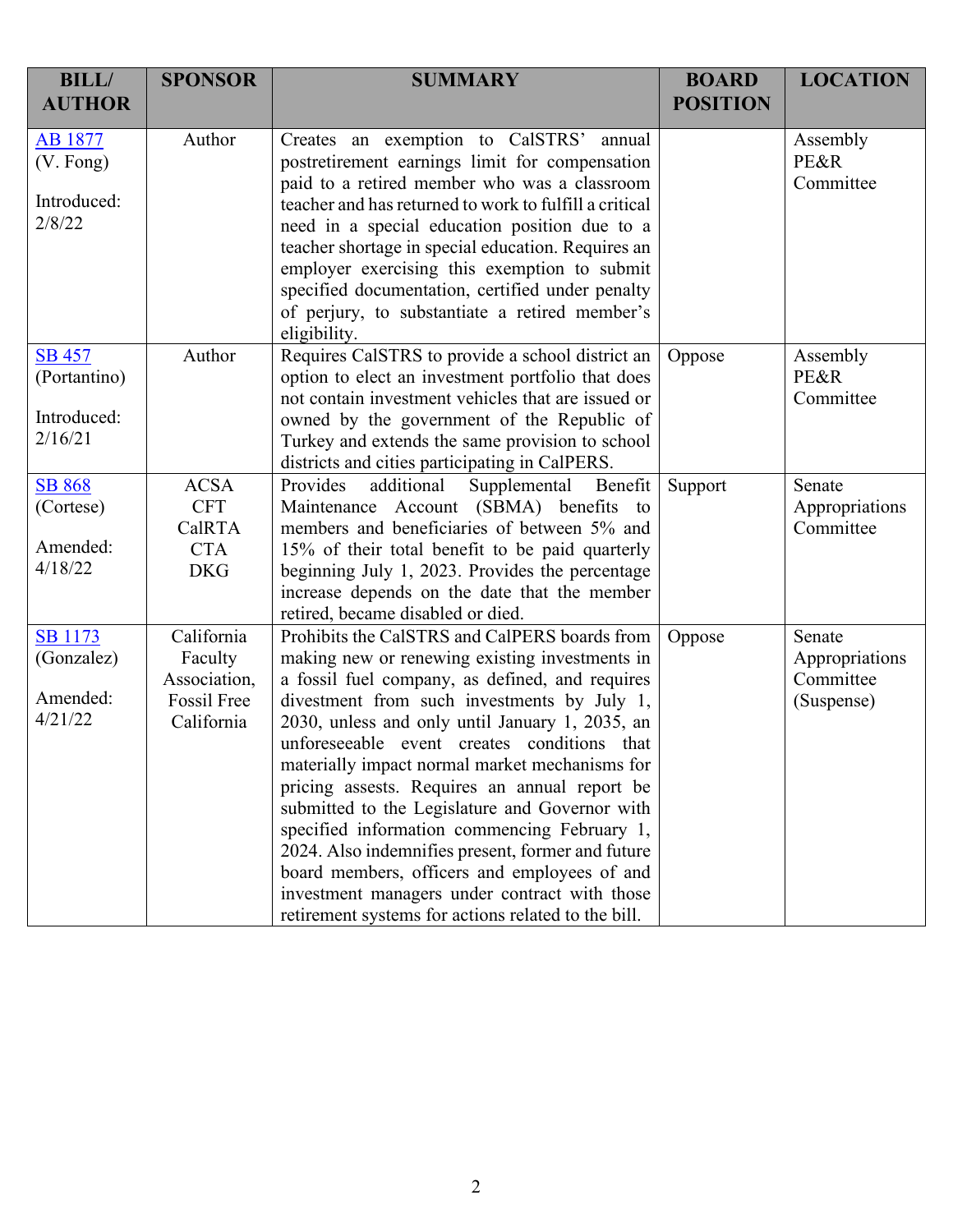| <b>BILL/</b>                | <b>SPONSOR</b> | <b>SUMMARY</b>                                                                                                                                                                                                                                                                                                                                                                                                                                            | <b>BOARD</b>    | <b>LOCATION</b>          |
|-----------------------------|----------------|-----------------------------------------------------------------------------------------------------------------------------------------------------------------------------------------------------------------------------------------------------------------------------------------------------------------------------------------------------------------------------------------------------------------------------------------------------------|-----------------|--------------------------|
| <b>AUTHOR</b>               |                |                                                                                                                                                                                                                                                                                                                                                                                                                                                           | <b>POSITION</b> |                          |
| <b>SB</b> 1328<br>(McGuire) | Author         | Prohibits the boards of specified state and local<br>retirement systems from investing in companies                                                                                                                                                                                                                                                                                                                                                       |                 | Senate<br>Appropriations |
|                             |                | with business operations in Russia or Belarus if                                                                                                                                                                                                                                                                                                                                                                                                          |                 | Committee                |
| Amended:                    |                | companies: provide revenue to the<br>the                                                                                                                                                                                                                                                                                                                                                                                                                  |                 | (Suspense)               |
| 4/19/22                     |                | governments of those countries; are engaged in                                                                                                                                                                                                                                                                                                                                                                                                            |                 |                          |
|                             |                | oil-related activities or energy or power-related                                                                                                                                                                                                                                                                                                                                                                                                         |                 |                          |
|                             |                | operations or contract with another company with                                                                                                                                                                                                                                                                                                                                                                                                          |                 |                          |
|                             |                | business operations in the oil, energy and power                                                                                                                                                                                                                                                                                                                                                                                                          |                 |                          |
|                             |                | sectors of those countries, and the company failed                                                                                                                                                                                                                                                                                                                                                                                                        |                 |                          |
|                             |                | to curtail business in those countries; have                                                                                                                                                                                                                                                                                                                                                                                                              |                 |                          |
|                             |                | demonstrated complicity in the invasion of                                                                                                                                                                                                                                                                                                                                                                                                                |                 |                          |
|                             |                | Ukraine; or supply military equipment to Russia                                                                                                                                                                                                                                                                                                                                                                                                           |                 |                          |
|                             |                | or Belarus. Prohibits all state agencies from                                                                                                                                                                                                                                                                                                                                                                                                             |                 |                          |
|                             |                | investing in investment vehicles issued or owned<br>by the governments of Russia or Belarus.                                                                                                                                                                                                                                                                                                                                                              |                 |                          |
|                             |                | Establishes reporting requirements and criteria for                                                                                                                                                                                                                                                                                                                                                                                                       |                 |                          |
|                             |                | determining whether a company is subject to                                                                                                                                                                                                                                                                                                                                                                                                               |                 |                          |
|                             |                | divestiture, but only when such divestment is                                                                                                                                                                                                                                                                                                                                                                                                             |                 |                          |
|                             |                | consistent<br>with fiduciary responsibilities.                                                                                                                                                                                                                                                                                                                                                                                                            |                 |                          |
|                             |                | Prohibits companies that conduct business with                                                                                                                                                                                                                                                                                                                                                                                                            |                 |                          |
|                             |                | the governments of Russia or Belarus from                                                                                                                                                                                                                                                                                                                                                                                                                 |                 |                          |
|                             |                | bidding on contracts with state agencies.                                                                                                                                                                                                                                                                                                                                                                                                                 |                 |                          |
| SB 1343                     | <b>CFT</b>     | Requires charter schools authorized on and after                                                                                                                                                                                                                                                                                                                                                                                                          |                 | Senate                   |
| (Leyva)                     |                | January 1, 2023, to participate in CalSTRS and                                                                                                                                                                                                                                                                                                                                                                                                            |                 | Appropriations           |
|                             |                | CalPERS and requires employers that report                                                                                                                                                                                                                                                                                                                                                                                                                |                 | Committee                |
| Amended:                    |                | directly to CalSTRS to requisition up to three                                                                                                                                                                                                                                                                                                                                                                                                            |                 |                          |
| 3/22/22                     |                | months of estimated charter school contributions                                                                                                                                                                                                                                                                                                                                                                                                          |                 |                          |
|                             |                | from the charter school's apportionment for the                                                                                                                                                                                                                                                                                                                                                                                                           |                 |                          |
|                             |                | purpose of paying contributions, as well as                                                                                                                                                                                                                                                                                                                                                                                                               |                 |                          |
|                             |                |                                                                                                                                                                                                                                                                                                                                                                                                                                                           |                 |                          |
|                             |                |                                                                                                                                                                                                                                                                                                                                                                                                                                                           |                 |                          |
|                             |                |                                                                                                                                                                                                                                                                                                                                                                                                                                                           |                 |                          |
|                             |                |                                                                                                                                                                                                                                                                                                                                                                                                                                                           |                 |                          |
|                             |                |                                                                                                                                                                                                                                                                                                                                                                                                                                                           |                 |                          |
|                             |                |                                                                                                                                                                                                                                                                                                                                                                                                                                                           |                 |                          |
|                             |                |                                                                                                                                                                                                                                                                                                                                                                                                                                                           |                 |                          |
|                             |                |                                                                                                                                                                                                                                                                                                                                                                                                                                                           |                 |                          |
|                             |                | amounts necessary to pay penalties and interest.<br>Requires the chartering authority to notify<br>CalSTRS and CalPERS of the approval of the<br>charter school petition within 30 calendar days of<br>its approval. Excludes employees of a charter<br>school if the employee was not already a member<br>of CalSTRS or CalPERS prior to January 1, 2023,<br>unless the employee requests to become a member<br>when the charter school is reauthorized. |                 |                          |